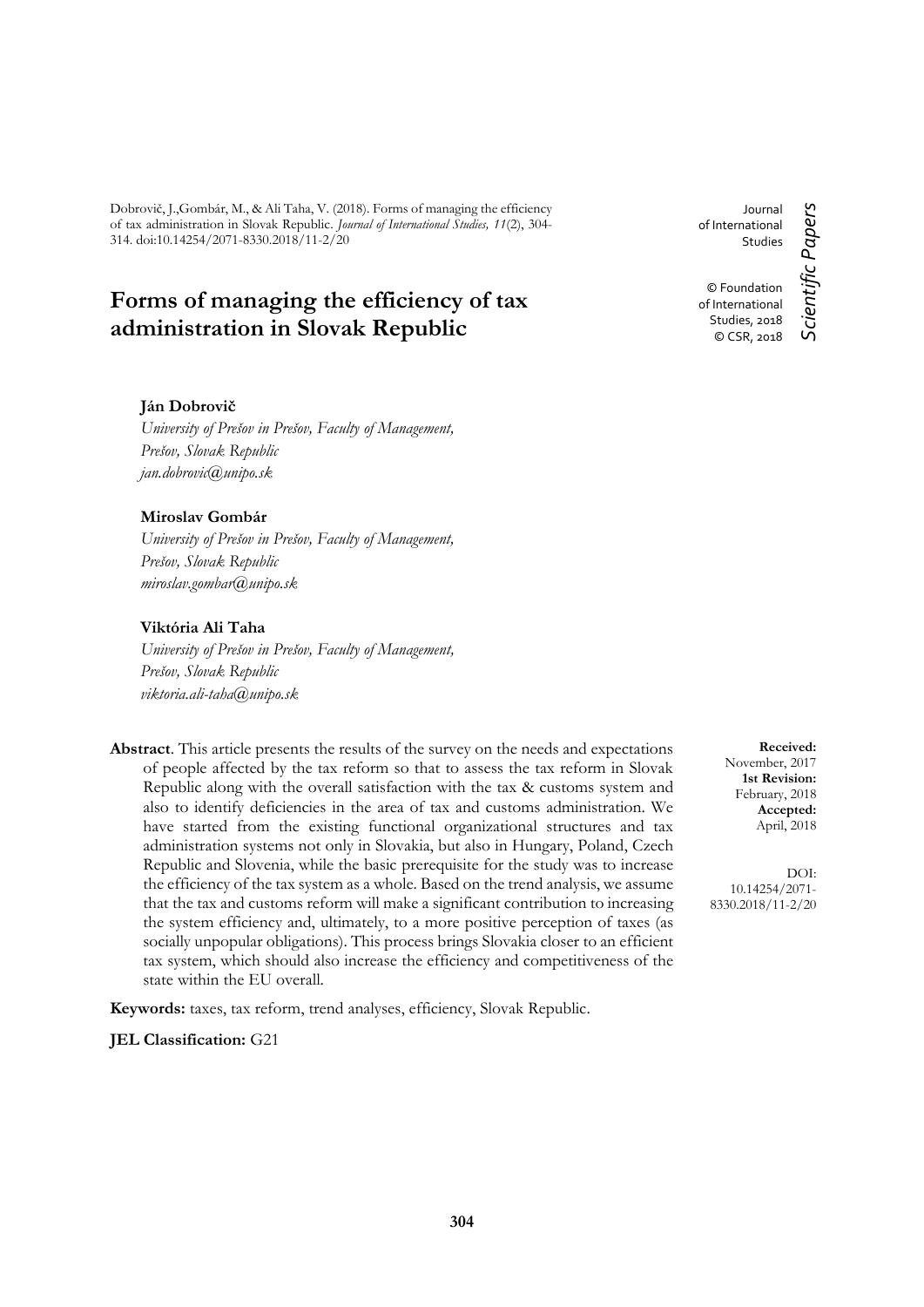# **1. INTRODUCTION**

Tax administration in Slovakia is governed by the principles established after 1989. Despite the efforts made in recent years to reduce the number of employees, the system of financial administration in Slovakia can be considered inefficient in terms of increasing the competitiveness of the state. The general tendency of the present is to complain about inflexible, reluctant bureaucratic apparatus, which, on the one hand, leads to the reluctance of citizens to meet the tax liabilities and, on the other, state measures are getting only stricter (Dobrovič, 2015). This situation ultimately leads to the aforementioned reduction in competitiveness of the state and reduction of its credibility in the eyes of own citizens (Belás, Chochoľáková, & Gabčová, 2015).

The aim of this contribution is to overviewthe financial management system in Slovakia, to find critical points that affect this unfavourable situation described above and to propose an optimal solution (in the context of the European Union). Slovakia's financial management needs to be seen in a wider context here. We thus stem from the existing functional organizational structures and tax administration systems not only in Slovakia, but also in Hungary, Poland, Czech Republic and Slovenia, assuming the need to change of the organizational structure, its optimization as well as the introduction of marketing principles in the field of customer orientation to achieve a positive image of tax administration in the eyes of the public. For this purpose, we conducted a survey, the results of which reflect the assessment of the current situation. We anticipate that the tax and customs reform will make a significant contribution to increasing the efficiency of the system and, ultimately, to the positive perception of taxes, perceived today as socially unpopular obligations (Dobrovič, 2015).

Slovakia is the eighth most attractive European country in terms of tax systems according to the survey conducted by KPMG International. Its results reflect the views of more than 400 tax specialists in international companies operating in Europe. The evaluation criteria were: attractiveness, administrative difficulty, consistency, long-term stability, the scope of legislation, rates and relations with tax authorities. According to the survey results, at European level, the least attractive area is the scope of tax legislation. The ranking of the states was determined on the basis of absolute attractiveness, which was calculated as the difference in percentage of the respondents, according to which the key aspects of their domestic tax systems were attractive, and the percentage of dissatisfied respondents (Dobrovič, 2015). In this KPMG chart, which was based on the survey of European business representatives' views on the attractiveness of domestic tax regimes, the best position was reached by Cyprus, followed by Ireland and Switzerland. Positive assessments of these three countries can be explained by the uniform interpretation of tax legislation, minimum changes in tax laws and relatively low tax rates (Burák, 2004).

# **2. TAX AND TAX SYSTEM – THEORETICAL BACKGROUND**

Taxes are the most important non-credit public income. There are many comprehensible definitions, but we will mention those that describe taxes from two different perspectives. From a formal legal point of view, the taxes can be understood as mandatory, statutory payments that are paid by the taxpayer of the state at the specified amount and within the specified time limits to the relevant public budget. Such a definition is related to the features of tax laws and the constitution, but for the purposes of economic tax theory it is not sufficient. That is why it should be broadened by economic considerations. From the economic-financial point of view, the tax represents the fiscal relationship between the taxpayer and the state that is used by the government to set its goals (Paulík, Kombo, & Ključnikov, 2015). From this point of view, taxes are financial relations, characterized by non-refundability and unilateralism. But at the same time, these statements suggest the need to define taxes also in terms of philosophy, which will create a space for the examination of qualitative features (Tvaronavičienė et al. 2016).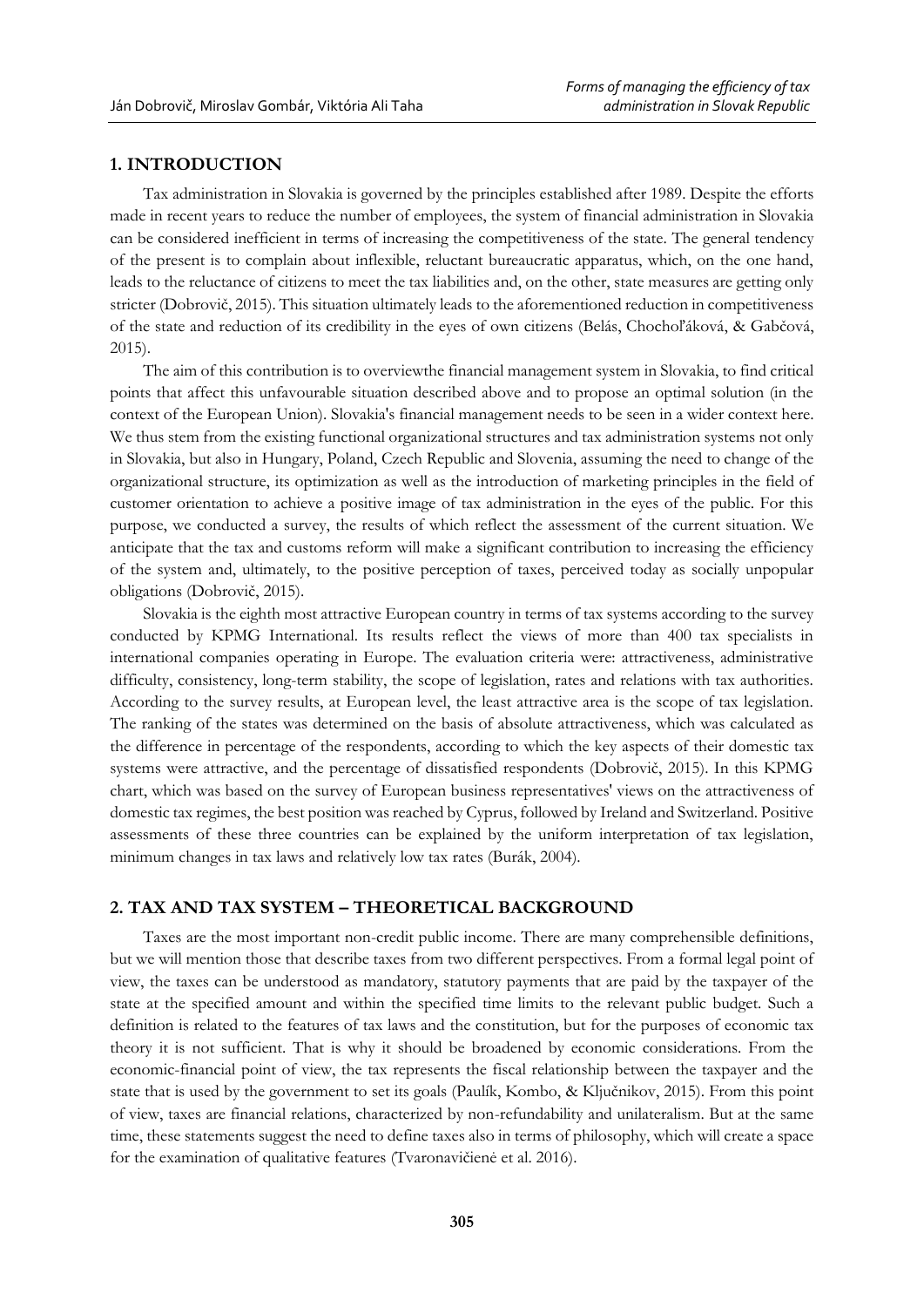Taxes can be clasiffied according to different criteria. For example, in terms of the impact on taxpayers, they are divided into direct and indirect ones. Direct taxes are those in which the person carrying the tax burden is the person who pays the tax, while this burden is not passed on to any other entity. Direct taxes can be further divided into property and income taxes. Indirect taxes are imposed on goods and the tax burden is shifted to the final consumer. They can be universal or selective (Dobrovič, 2015).

Musgrave (2004) classifies taxes as following: taxes levied on the goods market and taxes levied on the (production) factors market. For example, on the (production) factors market it is the payroll tax paid by the employer and on the goods market it is a value added tax or excise tax (Wu, Wang, 2007). The current business environment for SMEs is very demanding and the enterprises are less able to gain access to external resources (Belas et al., 2013). Bilan (2013) points to the interconnection of the whole system, while referring to the so-called butterfly effect which means that a small change at one place may lead to large changes in the other place.

Taxes and tax laws (more or less) directly relate to each person and his/her finances. They determine when, to whom and for what we have to pay tax, they also determine what is tax-exempt respectively not taxed. Their continuous development is evidence that the tax system can not be closed in any country. A good tax system should bring the state treasury sufficient revenues, it should not be an administrative burden and must be sufficiently transparent. Its role is to spread the tax burden homogeneously. An optimal tax system puts emphasis on two aspects: justice and efficiency.

The main task in creating the tax system is to create a system that would allow to collect enough funds needed to fulfill the essential functions of the state and the regions, while leaving sufficient financial resources to economic entities for their life and development. The importance of taxes lies mainly in the fact that they represent the main source of state revenues. They represented the most important component of the public budget system - state budget together with tax revenues is generally considered to be an important tool for government and state policy, i.e. an instrument used by the government to implement its economic goals and tasks (Dobrovič, 2015). Current time places high demands on managers and other employees, forcing them to think about how best to optimize processes (Chromjaková & Rajnoha, 2009), not excluding the tax area.

The tax system corresponds to the economic and political organization of the state - its government and, last but not least, to the currently governing political stream (Schultzová, 2005). Slovakia is in a stage of development when it seeks to reach the economic level of the European Union countries by creating an attractive business environment (Chochoľáková et al., 2015). In order to meet this goal, it is necessary to provide suitable conditions for the business environment, to which significantly contributes the country's tax system (Burák, 2004). In addition, a good business environment creates a favorable environment for the development of small and medium-sized enterprises (SMEs), which are important part of the national economic system (Ključnikov et al., 2016). In the context of the above-mentioned Zubaľová (2003) notes that it is not possible to remove all distortions from all areas burdened with taxes, i.e. to achieve the "ideal state". If we consider the absence of an "ideal state" in the interests of optimizing the tax system, we must strive to maximize the social function of benefit and to find a balance between efficiency and justice.

Another important element that can play a role in simplification of the tax system is electronization. For example Belas and Demjan (2014) examining bank cutsomers' satisfaction found that the most significant factors of customer satisfaction is the availability of banking products and services through electronic banking. The "Doing Business 2016" which evaluates the business environment in national economies showed that Slovakia was in 29th place in a better position than the Czech Republic (36th place), which Belás and Sopková (2016, p. 147) consider to be the result "the simplification of the business establishment in the country and the introduction of an electronic system of filing tax declarations and the process of paying taxes itself".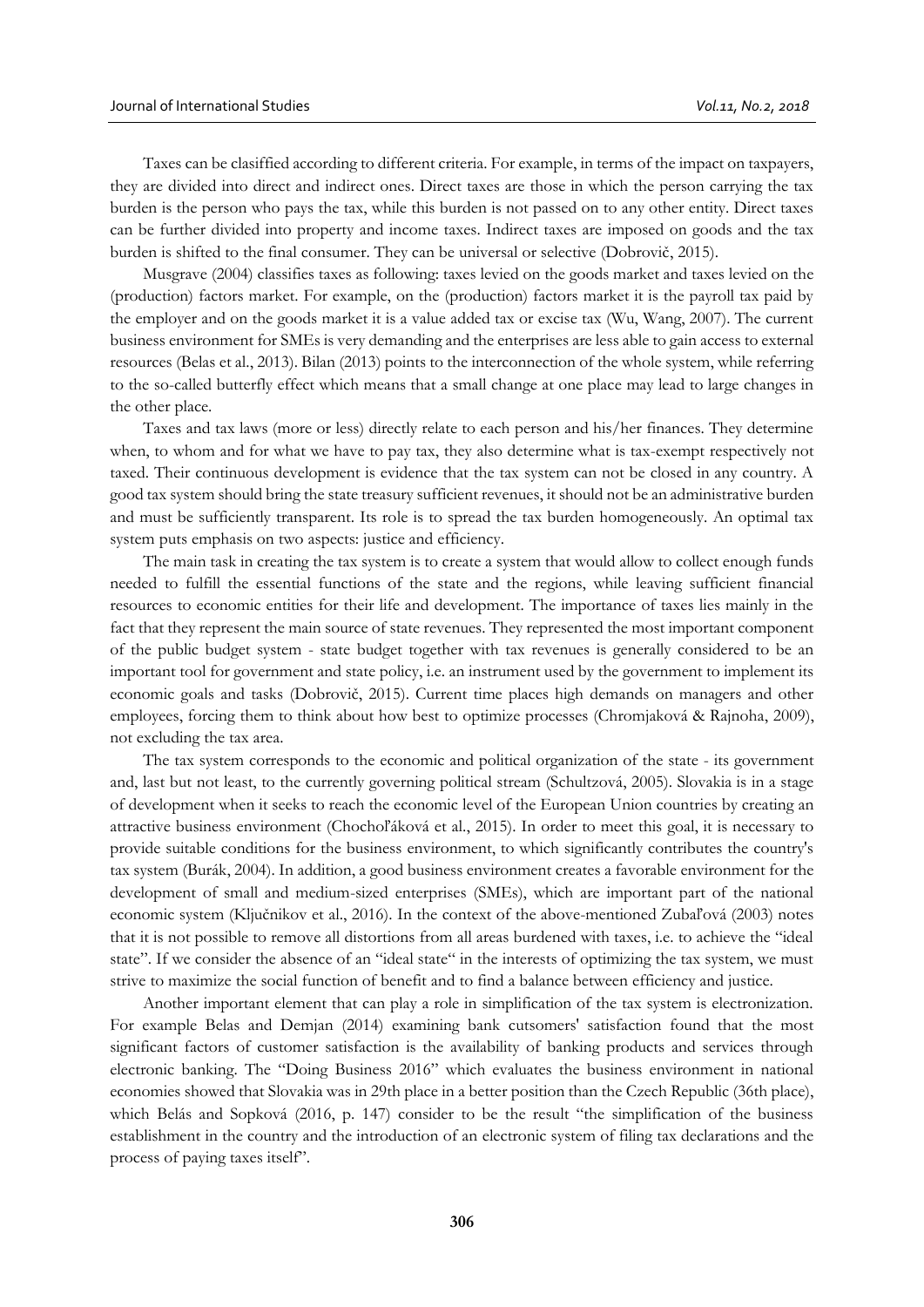# **3. RESEARCH**

In accordance with above-mentioned philosophical-theoretical starting points, we examined the effectiveness feedback of the tax administration of the Slovak Republic. The reform of the tax administration of the Slovak Republic presupposes the acceleration of the management and decision-making processes and the improvement of the transfer of information, including the feedback within the individual tax offices (TOs). Removal of one administrative management interlink will cause that eight tax offices will be managed as executive organizational units of the tax administration. From the perspective of Tax Directorate of the Slovak Republic (TD SR) this form is considerably simpler and more flexible than managing the current number of 102 tax offices through 8 offices acting as administrative centers. Similarly, the management of approximately 8 branches of the tax office (BTO) in the self-governing region assumes lesser requirements concerning directors of eight TOs. The advantage is also the saving on staffing, especially by decreasing the number of managers in Offices of the Tax Directorate of the Slovak Republic (OTD SR) according to the current organizational structure of OTD SR. By creating a smaller number of BTOs with increased number of employees, the transition of some of them from small TOs to TOs/BTOs will ensure the size "unification" of the individual TOs/BTOs with the parallel impact on creating the same organizational structure of all TOs/BTOs. This will allow the application of the same procedures and management system, as well as performance comparison (benchmarking), which (due to the differences in organizational structures) have so far not been possible to compare. In these intentions and on the basis of these assumptions, we have examined the acceptance of the reform by taxpayers, which we consider to be extremely important for its flawless functioning.

The presented research can be methodically classified as "face to face" category. In order to get as much relevant data as possible to identify the need, acceptance or rejection of the reform a simple questionnaire was distributed. The following criteria are considered to be relevant:

- Willingness of the tax office employees
- Competence of the tax office employees
- Tax collection process/method and simplicity
- Collection of tariffs/customs process/method and simplicity
- Collection of levies process/method and simplicity
- Administrative difficulty of the tax and customs agenda
- Time saving
- Availability
- Electronicisation/computerisation great user comfort
- Transaction costs
- Postage costs
- Labour costs

Selected key criteria were generated according to the expected benefit of the reform (if implemented). This is a qualitative and quantitative research based on the facts of the reform (mentioned in the introductory part of the contribution). The aim of the survey is to identify the needs and expectations of the people most affected by the reform. In addition, our research will spontaneously reveal the need for reform, its (in)effectiveness, through the method of generating criteria. The analysis of individual segments is based on own experience and the perception of the benefits of tax and customs reform from the citizen's point of view. Through a weighted average, we will define a qualitative mark for individual reform factors and and then we quantify them given the number of relevant answers received (i.e. completed questionnaires).

- Time horizon of the survey:  $25/01/16 15/12/16$
- Representative sample: 1 500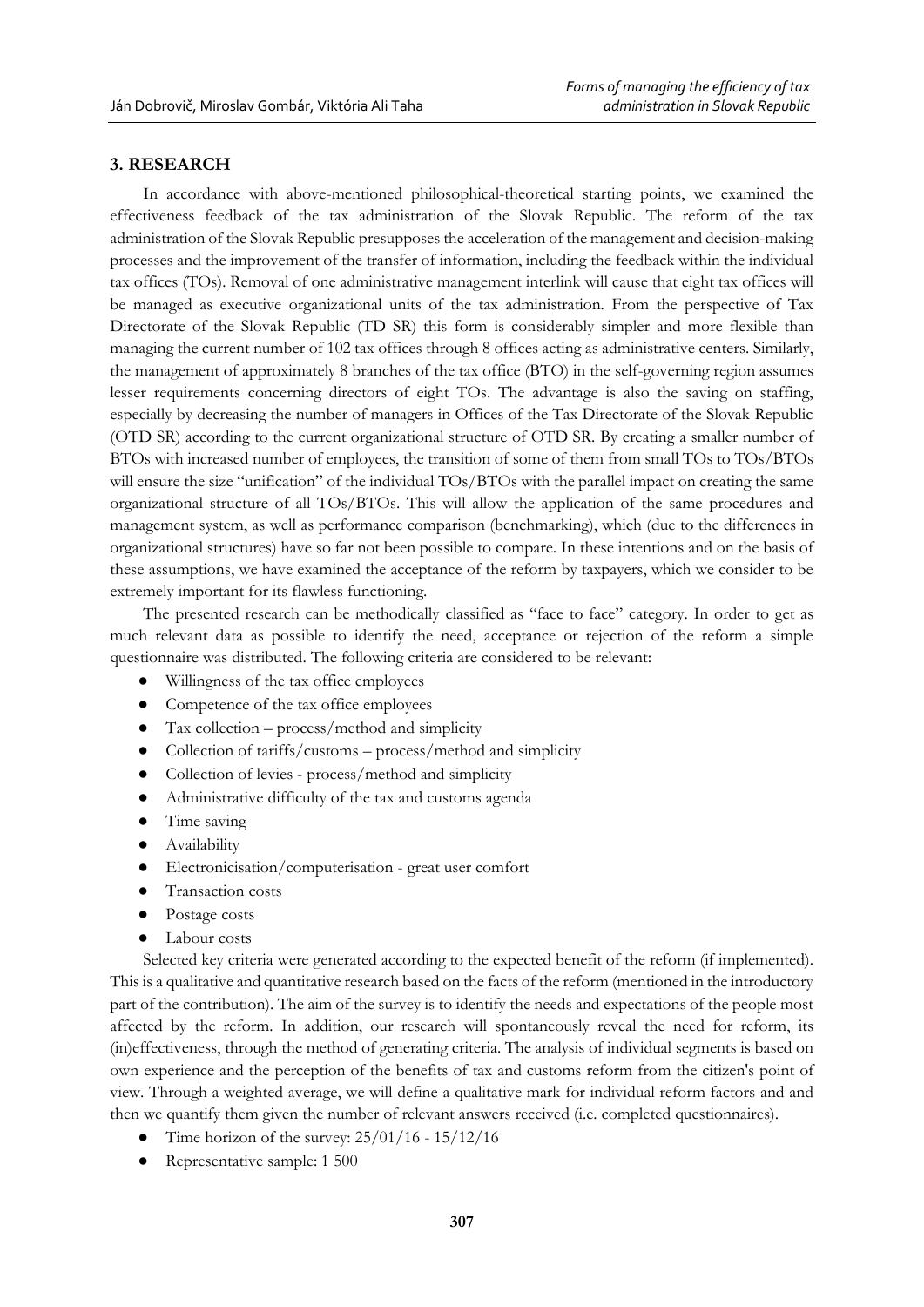- Number of questionnaires issued: 3500
- Number of (completed) questionnaires collected: 2187

For the purpose of the survey, respondents were divided into four age-related categories (intervals), with the following age categories being represented: 18-25 years: 384 respondents, 26-35 years: 369 respondents, 36-45 years: 359 respondents, and 46-60 years 388 respondents. The average number of respondents in the four (age) categories is 375 respondents. Calculated standard deviation is of value of 13.44. In terms of employment, the composition of respondents participating in the research in the following categories was as follows: officials: 373 respondents, entrepreneurs: 383 respondents, students: 360 respondents, not mentioned (unspecified) job: 384 respondents. Questionnaire survey was carried out in four districts, the number of respondents in each category is as follows: Prešov: 374 respondents, Bratislava-city: 385 respondents, Košice: 389 respondents, Banská Bystrica: 352 respondents. From the above qualitative analysis it can be concluded that the different categories of respondents in terms of age, gender, employment and geographical distribution are homogeneous with minimum variations in the number of groups in each group.

To analyze the questionnaire (evaluation) questions, factor analysis was chosen as the most appropriate method for processing the given data type. Factor analysis is a multidimensional statistical method that focuses on generating new variables and aims to reduce the amount of data (data reduction) with minimal loss of information. It is based on the assumption that the dependence between the observed variables is due to the effect of a smaller number of non-measurable variables in the background, which are referred to as common factors. These common factors are defined as a linear combination of original variables.

The main objective of factor analysis is to know and use the structure of common factors that are considered to be the hidden (underlying) causes of mutually correlated variables, concurrently to explain and elucidate the observed dependencies in the best and most simple way. Thus, in the final solution, each variable should be correlated with a minimum number of factors, an at the same time the number of factors should be as small as possible. To assess the suitability of factor analysis as a tool, a Kaiser-Mayer-Olkin (KMO) test and Bartlett's test of sphericity was conducted (Table 1).

Table 1

| Kaiser-Meyer-Olkin Measure of Sampling Adequacy. | .895               |        |
|--------------------------------------------------|--------------------|--------|
| Bartlett's Test of Sphericity                    | Approx. Chi-Square | 91.564 |
|                                                  |                    | 66     |
|                                                  | Sig.               | .001   |

KMO test, Bartlett's test

To assess the number of common explanatory factors that stand in the background an eigenvalues matrix was implemented, while the principal component method was chosen as the extraction method. According to Kaiser's criterion, the number must be greater than 1. Table 2 shows that 6 common factors stand in the background of the 12-variable data matrix. These six common factors explain cumulatively 54.21% of total variance.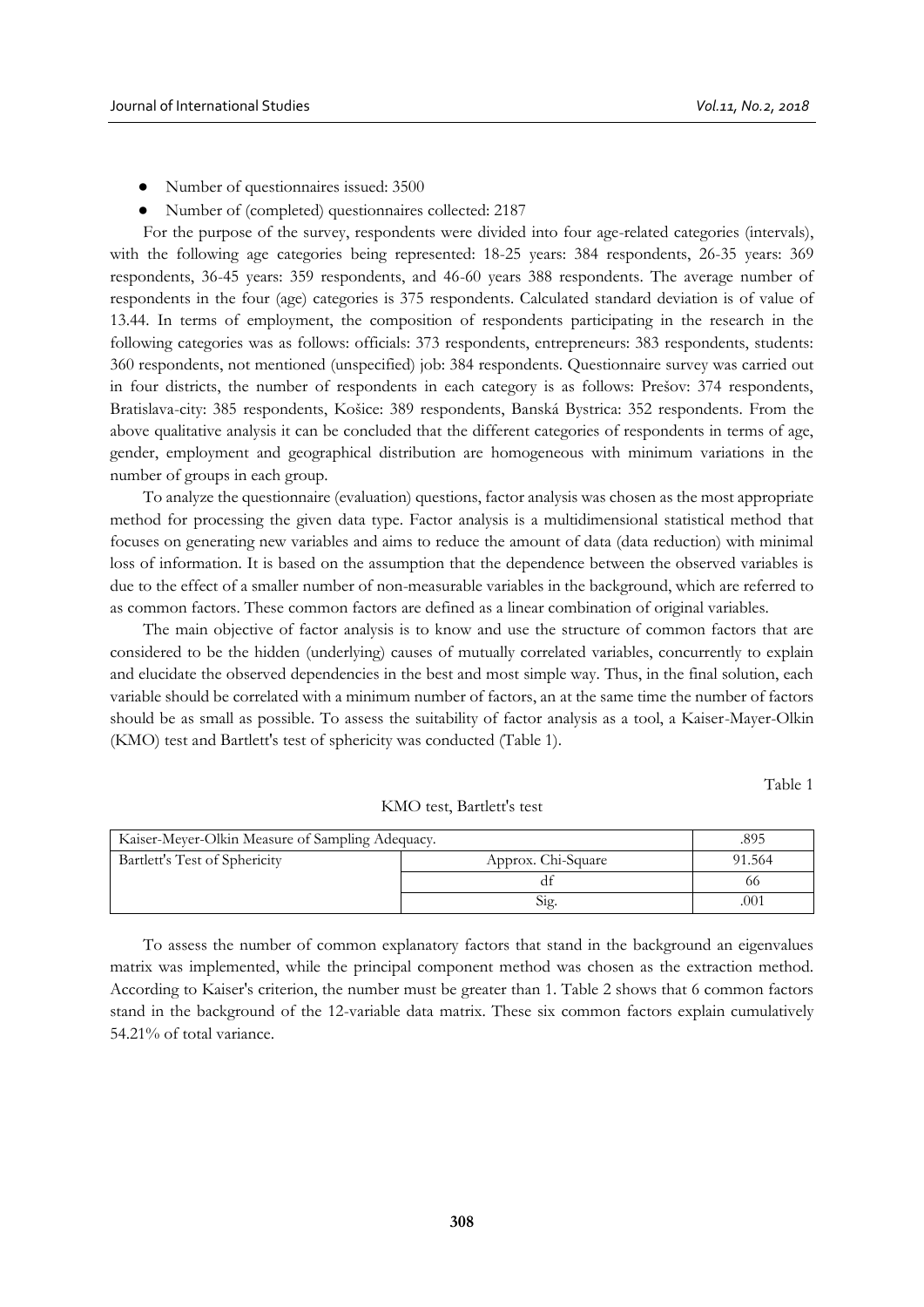Table 2

|  | Table of eigenvalues |  |
|--|----------------------|--|
|  |                      |  |
|  |                      |  |
|  |                      |  |
|  |                      |  |
|  |                      |  |
|  |                      |  |

|       |            | Eigenvalues - Extraction: Principal components |            |               |  |  |
|-------|------------|------------------------------------------------|------------|---------------|--|--|
|       | Eigenvalue | $\%$ Total                                     | Cumulative | Cumulative    |  |  |
| Value |            | variance                                       | Eigenvalue | $\frac{0}{0}$ |  |  |
|       | 1,185683   | 9,880695                                       | 1,185683   | 9,88070       |  |  |
|       | 1,129148   | 9,409563                                       | 2,314831   | 19,29026      |  |  |
|       | 1,073402   | 8,945018                                       | 3,388233   | 28,23528      |  |  |
|       | 1,054944   | 8.791202                                       | 4,443177   | 37,02648      |  |  |
|       | 1,035592   | 8,629930                                       | 5,478769   | 45,65641      |  |  |
|       | 1,026562   | 8,554679                                       | 6,505330   | 54,21109      |  |  |

Table 3

#### Table of factor loadings

|                                   | Factor Loadings (Varimax normalized) Extraction: Principal components (Marked loadings |             |             |             |             |             |  |
|-----------------------------------|----------------------------------------------------------------------------------------|-------------|-------------|-------------|-------------|-------------|--|
|                                   | are $>0.600000$                                                                        |             |             |             |             |             |  |
|                                   | Factor                                                                                 | Factor      | Factor      | Factor      | Factor      | Factor      |  |
| Variable                          |                                                                                        | 2.          | 3           | 4           | 5           | 6           |  |
| Willingness                       | 0,247480                                                                               | 0,407177    | $-0,204138$ | 0,247481    | $-0,119360$ | 0,033054    |  |
| Competence                        | $-0,055020$                                                                            | 0,681540    | 0,006961    | $-0,072000$ | 0,265825    | $-0,143970$ |  |
| Tax collection                    | 0,208022                                                                               | 0,193628    | 0,113738    | 0,679960    | 0,040969    | 0,043309    |  |
| Collection<br>$\Omega$<br>Tariffs | 0,132591                                                                               | 0,065282    | $-0,075041$ | $-0,362360$ | 0,549920    | $-0,087184$ |  |
| Collection of levie               | 0,681574                                                                               | $-0,003556$ | $-0,035835$ | $-0,123172$ | $-0,073222$ | $-0,030383$ |  |
| Administrative<br>difficulty      | 0,059084                                                                               | $-0.045698$ | $-0,032242$ | $-0,025110$ | 0,030893    | 0,857102    |  |
| Time saving                       | $-0,019193$                                                                            | 0,122648    | 0,774129    | 0,022727    | $-0,152556$ | $-0,235661$ |  |
| Availability                      | 0,631722                                                                               | $-0,009950$ | 0,037099    | 0,165632    | 0,066763    | 0,065606    |  |
| Electronisation                   | $-0,246514$                                                                            | 0,479615    | 0,041579    | $-0,040427$ | $-0,365937$ | 0,364061    |  |
| Transaction costs                 | 0,164648                                                                               | 0,278856    | 0,194761    | $-0,570120$ | $-0,033999$ | 0,152900    |  |
| Cost of postage                   | $-0,015977$                                                                            | 0,224791    | $-0,620793$ | 0,032046    | $-0,174028$ | $-0,250511$ |  |
| Labor costs                       | $-0,152111$                                                                            | 0,061086    | 0,068049    | 0,266025    | 0,711466    | 0,122212    |  |
| Expl.Var                          | 1,103872                                                                               | 1,051341    | 1,092940    | 1,102301    | 1,094582    | 1,060295    |  |
| Prp.Totl                          | 0,091989                                                                               | 0,087612    | 0,091078    | 0,091858    | 0,091215    | 0,088358    |  |

The analysis of the factor model itself is based on the analysis of factor loadings of the individual factors listed in Table 3. It is evident from the table that Factor 1 strongly correlates with the question of the collection of levies (0.68157) and availability (0.63172). Considering the above mentioned fact and the plus sign of these significant correlations, the first common factor explaining the variability of respondents' replies can be attributed to the name "availability and effectiveness of levies collection". From the point of view of respondents' responses an increasing the efficiency of levies collection and improving the availability of contact points can contribute to increasing the efficiency of tax administration. The second factor strongly correlates with competence (0.68154) and is therefore called "competence of the tax office employees"; an increasing effectiveness of tax administration is achieved through increasing the competence of its employees. The third common factor strongly correlates with time savings (0.77413) and postage/shipping costs (-0.62079). This factor can therefore be called "time savings". From the results it can be concluded that increasing the effectiveness of tax administration at this point can be achieved by reducing the time that taxpayers have to spend to meet their obligations and also by reducing the postage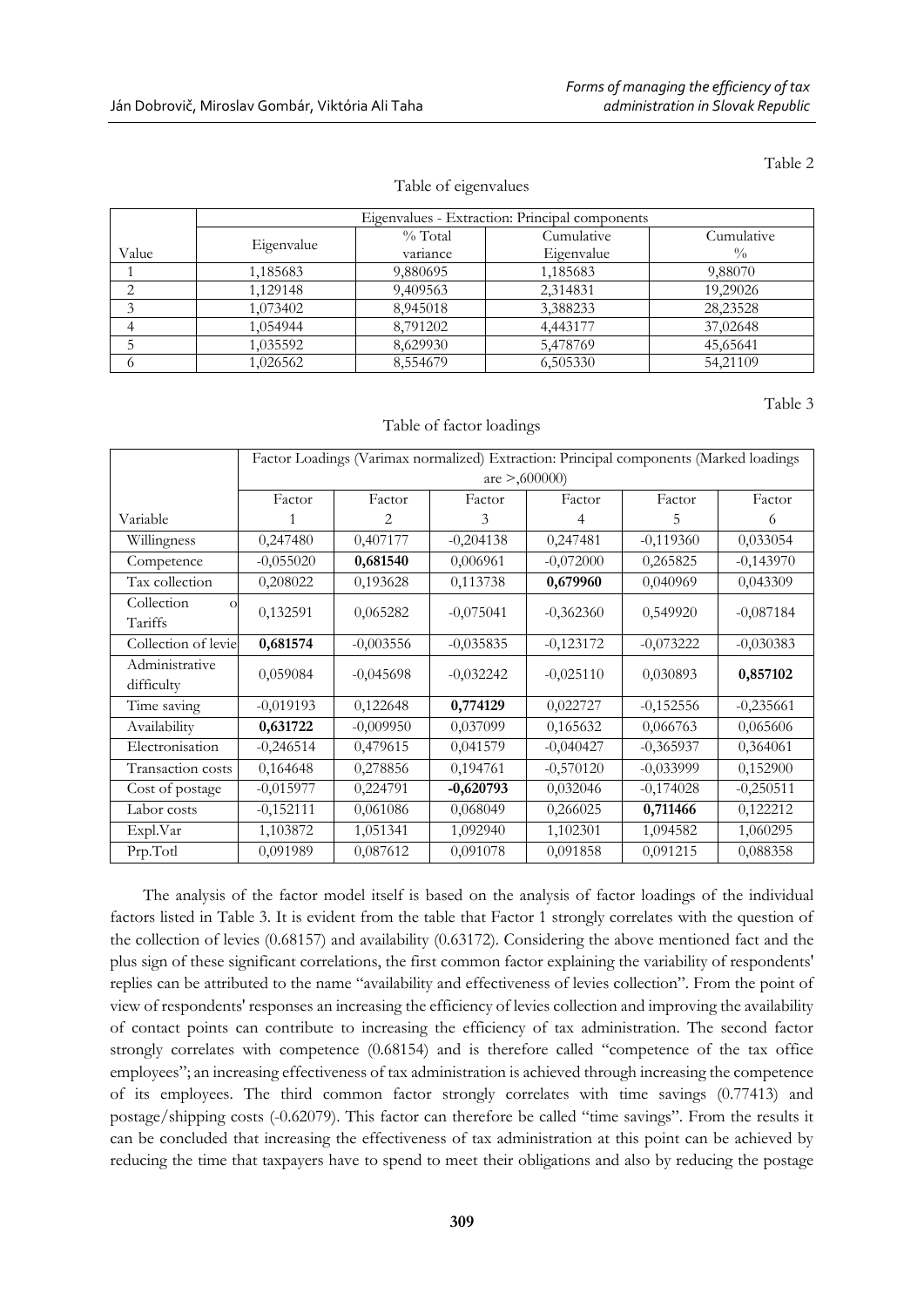costs when sending reports. In the context of these conclusions, it seems necessary to electronize the entire tax system to address both of these issues. The fourth factor is highly correlated (0.67996) with tax collection. Thus, with the increasing efficiency of tax collection, it is possible - according to respondents' opinions - to increase the efficiency of the tax system. The fifth factor is correlated with the labour cost issue (0.71147). Thus, this significant factor can be classified as "labour costs". The last significant factor that affects the variability of respondents' answers correlates with the question of administrative difficulty of the tax and customs agenda (0,8571) and therefore can be called "administrative difficulty".

On the basis of factor analysis, we can conclude that the 12 questions in the questionnaire that deal with the satisfaction of respondents with tax administration can be explained by the *six common factors* that stand in the background. These factors can be defined as follows:

- Factor 1: levies collection and availability
- Factor 2: competence of tax administration employees
- Factor 3: computerization of tax administration
- Factor 4: effectiveness of tax collection
- Factor 5: labour costs
- Factor 6: administrative difficulty of tax administration

For a more detailed analysis of the results obtained, the following figures show the factor loadings graphs for selected combinations of extracted factors.



**Figure 1. Factor loading graph for factor 1 and factor 2**

Figure 1 shows a strong dependence of "availability and levies collection" on Factor 1, which due to its position represents a pure dependence on Factor 1. Equally, the "competence" with respect to its position in the factor loading graph can be considered as factor's pure character dependent on Factor 2. On the other hand, the "willingness" is more dependent on Factor 2 (competence of tax administration staff) than on Factor 1. The graph also shows the strong dependence of the "electronisation of tax administration" on the competence of its employees (Factor 2).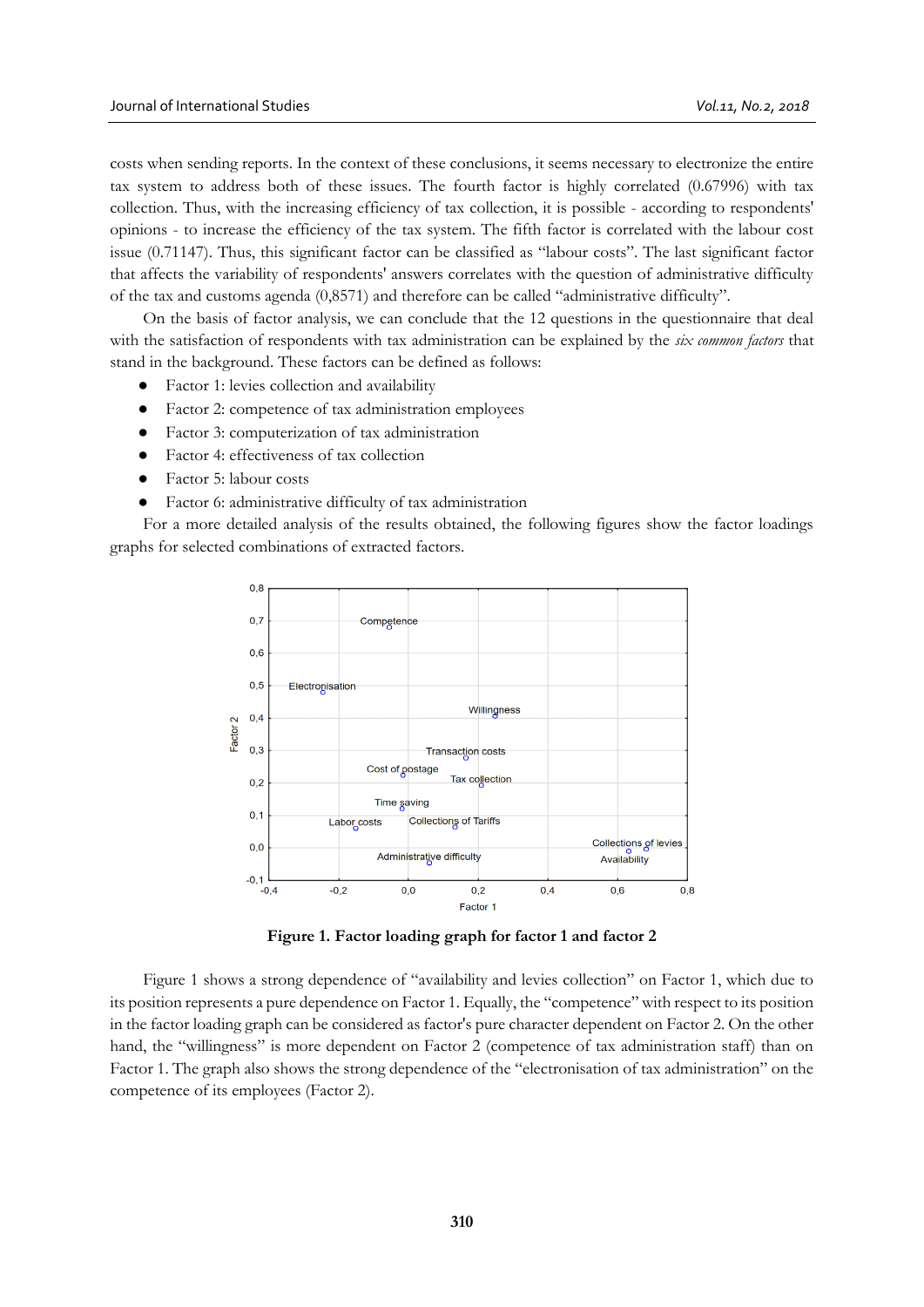

**Figure 2. Factor loading graph for factor 1 and factor 3**

From the above graph (Fig. 2), we can deduce the dependencies mentioned in Table 3 pointing to the strong relationship of factor-pure characters "availability" and "collection of levies" to Factor 1 and "time savings" and "postage costs" to factor 3 (computerization of tax administration). The other questionnaire items do not show significant relationships with the analysed factors.

Further analyses (Table 3) showed that the interdependence of Factor 1 (levies collection and availability) and Factor 4 (effectiveness of tax collection) creates only one factor-pure character that is dependent on the Factor 1, namely the "collection of levies". Although the "availability" is strongly correlated with Factor 1, we also observe a small dependence on Factor 4. Similarly, there is dependence of "tax collection" on Factor 4 but also dependence on Factor 1. In addition to these dependencies, the relationship of "transaction costs" and "collection of tariffs/customs" with tax collection effectiveness (Factor 4) can also be observed. In this case, however, a direct proportion is evident. In addition to the obvious dependencies (given in Table 3), the analysis of Factor 1 and Factor 5 (labour costs) also shows the dependence of "electronisation of tax administration" on labour costs; according to the respondents' opinion, electronisation is contributing to the reduction of labour costs. Interesting dependence can be seen between "collection of tariffs/customs" and labour costs as well as between "competence of tax administration staff" and labour costs. In this case, the respondents are of the opinion that increasing labour costs results in increased competence of tax administration staff as well as in higher efficiency of the customs collection. In addition to the above-mentioned facts, i.e. the strong dependence of "availability" and "collection of levies" on Factor 1 and "administrative difficulty" on Factor 6, we also see the dependence of "tax administration electronisation" on the Factor 6. According to the respondents' opinion, electronisation of tax administration will increase its administrative difficulty.

Figure 3 shows a graph of the factor score for individual respondents aged 18-25, students living in Bratislava. The individual factors (Factor n.1 - Factor n.6) corresponded to the names we deduced from the Factor Analysis analysis of the experiment.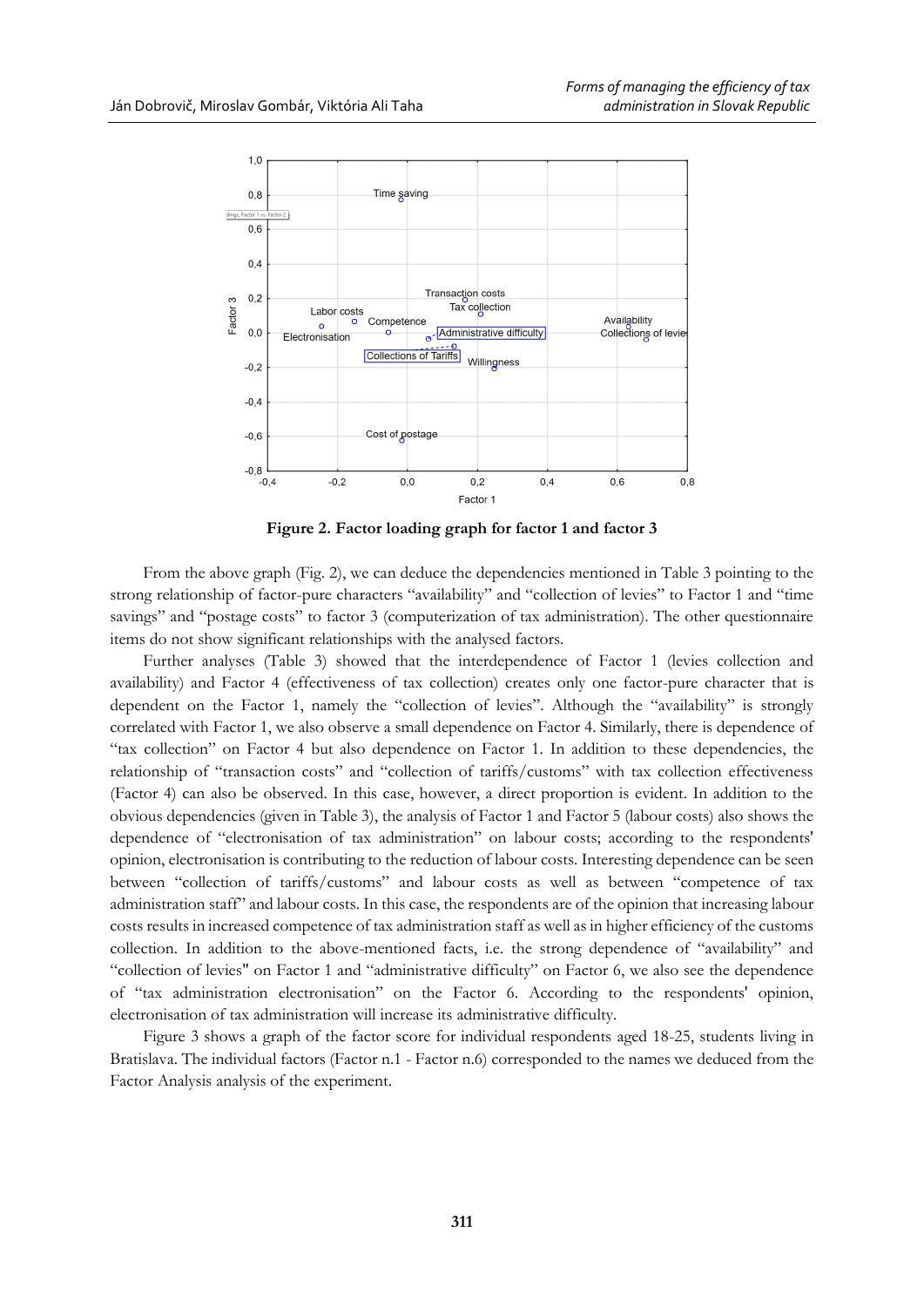

**Figure 3. Chart of the factor score for men (left) and women, age 18-25, students, Bratislava**

From the graph of the factor score shown in Figure 3 shows that the opinions of men and women aged 18-25 and living in Bratislava relative to Factor 1 to Factor 6 are roughly the same. From the distribution of attitudes, expressed in the form of a factor score in the vertical direction for individual factors, there is no significant difference between men and women.

### **CONCLUSION**

To ensure homogeneity we chose 1500 questionnaires to create a representative sample from the total number of completed questionnaires. Given the scale and difficulty of the survey, only partial results and findings are presented. In terms of research carried out, it can be said that there is a dissatisfaction with the overall tax and customs system in Slovakia, with the most critical point being the labour costs related to the tax and customs agenda as well as the costs of processing this agenda. At the same time, it points to the need to simplify the tax and customs system in the form of an agenda electronisation, the transparency of public finances and the general mistrust of the citizens against the tax evasion mechanism and the amount of money spent on tax and customs offices.

Based on the expected benefits of the tax reform mentioned in the document "Concept for the Reform of Tax and Customs Administration Reform, with a View to Unifying the Collection of Taxes, Customs Duties and Insurance Contributions" elaborated by the Ministry of Finance of the Slovak Republic, "unifying the collection of taxes, customs duties and insurance contributions into a single point will significantly reduce the administrative burden vis-a-vis the tax/contribution payers, will reduce bureaucracy and improve the perception of citizens or employers about mandatory payments", i.e. it is assumed that the gradual introduction will most likely to reduce the current dissatisfaction.

In addition to predetermined research objectives, the survey also revealed further weaknesses in the area of tax and customs administration, particularly in the area of citizens' education. From the total number of completed questionnaires, 447 respondents were aged 18-25, but only 291 questionnaires were relevant. This indicates low awareness of young people. Therefore, it is necessary to improve information and to "bring closer" the Slovak tax and customs administration system to students of secondary and higher education. Information campaign about the tax and customs reform in the Slovak Republic could partially improve this issue.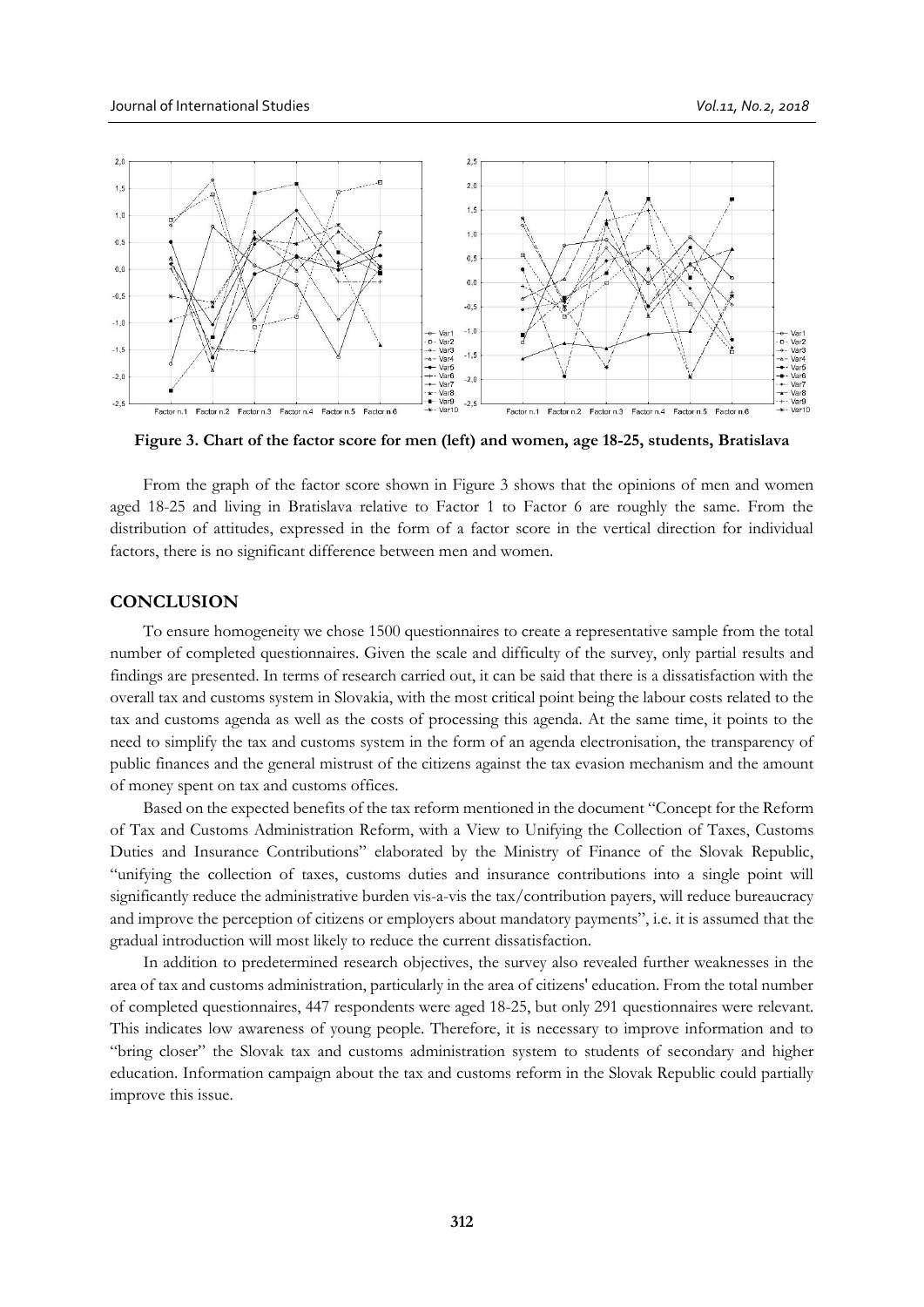### **ACKNOWLEDGMENT**

The contribution is the result of VEGA Project No. 1/0255/2016 "The research on the possibility of optimization of process-oriented models of the financial administration management with a focus on transfer pricing and tax harmonization in the terms of EU."

#### **REFERENCES**

- Belás, J., Chochol'áková, A., & Gabcová, L. (2015). Satisfaction and loyalty of banking customers: a gender approach. *Economics & Sociology*, *8*(1), 176-188. DOI: 10.14254/2071- 789X.2015/8-1/14.
- Belás, J., & Demjan, V. (2014). Bank customers satisfaction: case studies from Czech Republic. *Actual Problems of Economics*, *12*(162), 315-323.
- Belás, J., & Sopková, G. (2016). Significant determinants of the competitive environment for SMEs in the context of financial and credit risks. *Journal of International Studies*, *9*(2), 139-149. DOI: 10.14254/2071-8330.2016/9-2/10.
- Belás, J., Bartoš, P., Ključnikov, A., & Doležal, J. (2015). Risk perception differences between micro-, small and medium enterprises. *Journal of International Studies*, *8*(3), 20-30. DOI: 10.14254/2071-8330.2015/8-3/2.
- Bilan, Y. (2013). Sustainable development of a company: Building of new level relationship with the consumers of XXI century. *Amfiteatru Economic*, *15*, 687-701.
- van Brederode, R. F. (2009). *Systems of general sales taxation: theory, policy and practice* (No. 33). Kluwer Law International.. ISBN 978-90-411-2832-4 .
- Chromjaková, F., & Rajnoha, R. (2009). Economy of Innovation as a Part of the Increase of the Company Performance. *Journal of Competitiveness*, *1*(1), 66-74. doi[: http://www.cjournal.cz/files/7.pdf](http://www.cjournal.cz/files/7.pdf)
- Belás, J., Chochoľáková, A., & Gabčová, L. (2015). Bank Customers' Satisfaction, Customers' Loyalty and Additional Purchases of Banking Products and Services: A Case Study from the Czech Republic. *Economics and Sociology*, 8(3), 82-94. DOI: 10.14254/2071-789X.2015/8-3/6
- Dobrovič, J. (2011). Trendy v manažmente daňovej správy SR v kontexte štátov V4 a Slovinska. *Slovak Republic Tax Administration Management Trends in the Context of V4 and Slovenia). Prešov: University of Prešov*. ISBN 978-80-555- 0339-4.
- Dobrovič, J. (2015). Hodnotenie výkonnosti manažmentu efektívnej daňovej správy SR v kontexte regiónov pred reformou daňovej správy SR s návrhom jej zefektívnenia po reforme. *Performance Evaluation of Effective Tax Administration Management of the Slovak Republic in the Regional Context before the Tax Administration Reform of the SR with a Proposal for Its Higher Effectivity after the Reform). Prešov: University of Prešov*.
- Korauš, A., Dobrovič, J., Ključnikov, A., & Gombár, M. (2016). Consumer approach to bank payment card security and fraud. *Journal of Security & Sustainability Issues*,  $6(1)$ , 85-102. [http://dx.doi.org/10.9770/jssi.2016.6.1\(6\)](http://dx.doi.org/10.9770/jssi.2016.6.1%286%29)
- Korauš, A., Štefko, R., Dobrovič, J. (2015). Acqusition Activity in Financial Sector. *12th International Scientific Conference on European Financial Systems*, Brno: Masarykova univerzita v Brne.
- Ključnikov, A., Sobeková Majková, M., Schwendemann, A., & Knogler, C. H. (2016). Do SMEs in Slovakia face real diffi culties in obtaining financing? Comparison of the studies from Slovakia and the EU. *Journal of International Studies*, *9*(3), 36-52. DOI: 10.14254/2071-8330.2016/9-3/3.
- Kljucnikov, A., Belás, J., & Smrcka, L. (2016). The role of risk-taking and competitive aggressiveness in management of SMEs. *Polish Journal of Management Studies*, *14*(1), 129-139. ISSN 2081-7452, DOI: 10.17512/pjms.2016.14.1.
- Lajčin, D., Frankovský, M., & Štefko, R. (2012). Možnosti predikcie správania manažérov pri zvládaní náročných situácií v manažérskej práci. *Ekonomický časopis (Journal of Economics)*, *8*(60), 835-853.
- Musgrave, R., & Musgrave, P. (2004). *Public Finance in Theory and Practice*. 5th Edition. Tata McGraw-Hill Education India. ISBN 9780070596931.
- P Paulík, J., Kombo, F., & Ključnikov, A. (2015). CSR as a driver of satisfaction and loyalty in commercial banks in the Czech Republic. *Journal of International Studies*, *8*(3), 112–127. DOI: 10.14254/2071-8330.2015/8-3/9
- Rajnoha, R., Slivková, D., & Dobrovič, J. (2014). Globatization and Transer Pricing in Multinational Corporations in Slovakia and OECD Countries – Analytical Study and Decision-Making Model on the Choice of Optimal Transfer – Pricing Method. *Ekonomický časopis*, *62*(6), 609-630.